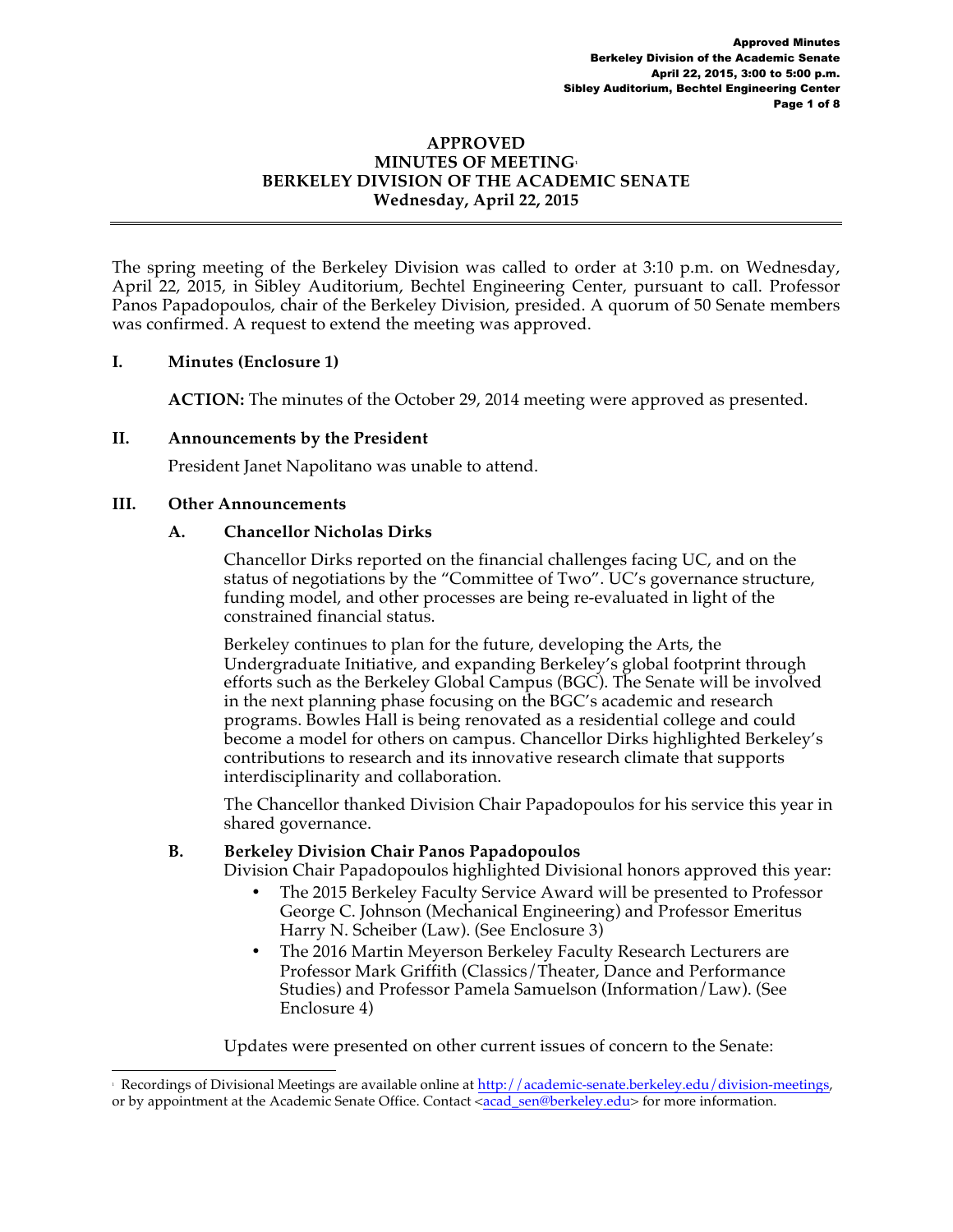- Campus Shared Services (CSS): There has been progress on resolving CSS implementation issues reported at the fall Division meeting, and an interim progress report has been received. Research Administration staff will receive additional training. A "PI portfolio" to improve research financial planning is under development. Chief Financial Officer Rosemarie Rae was commended for her assistance with Travel and Entertainment processes. CSS Chief Operating Officer Peggy Huston was commended for her work on Human Resources issues. Few problems with CSS Information Technology have been reported.
- Freshman admissions: A new freshman admissions policy, two years in the making, has been approved by the Committee on Admissions, Enrollment, and Preparatory Education (AEPE) and Divisional Council (DIVCO). Those recognized for their contributions to the effort were: AEPE co-chairs Tom Goldstein and Richard Rhodes and the AEPE committee, Associate Vice Chancellor for Admissions & Enrollment Anne De Luca, and Assistant Vice Chancellor and Director of Admissions Amy Jarich. Executive Vice Chancellor and Provost Claude Steele chaired the Admissions Data Working Group. (See Enclosure 2)

### **C. ASUC Academic Affairs Vice President Mon-Shane Chou**

Mon-Shane Chou is a senior in sociology, and vice president for academic affairs of the Associated Students of UC (ASUC). She summarized ASUC's three highest priorities for this past year:

- Health and wellness: The ASUC is working to reduce the stigma associated with mental health issues so that students will more readily seek help, and plans to conduct an undergraduate survey. The students have approved a fee increase to fund wellness activities.
- Food security: A survey found that many students may be skipping meals because of financial constraints. The ASUC is working with several units within the administration to address the issue.
- Lower Sproul Plaza renovation: The completion of the renovation next year is eagerly anticipated. Vice Chancellor for Undergraduate Education Catherine Koshland and Vice Chancellor for Student Affairs Harry Le Grande were commended for their support.

The newly-elected ASUC officers for next year are: Yordanos Dejen, ASUC president; Marium Navid, external affairs vice president; Lavanya Jawaharlal, executive vice president; and Melissa Hsu, academic affairs vice president

### **IV. Special Orders-Consent Calendar**

*For proposed legislative amendments, additions to the current text are noted by an underline; deletions to the current text are noted by a strikethrough line. Per Division bylaws the consent calendar is approved in the absence of a quorum.*

The Committee on Rules and Elections reviewed the following legislation and found it to be consonant with Berkeley Division bylaws and regulations. Divisional Council (DIVCO) also approved the proposed legislation.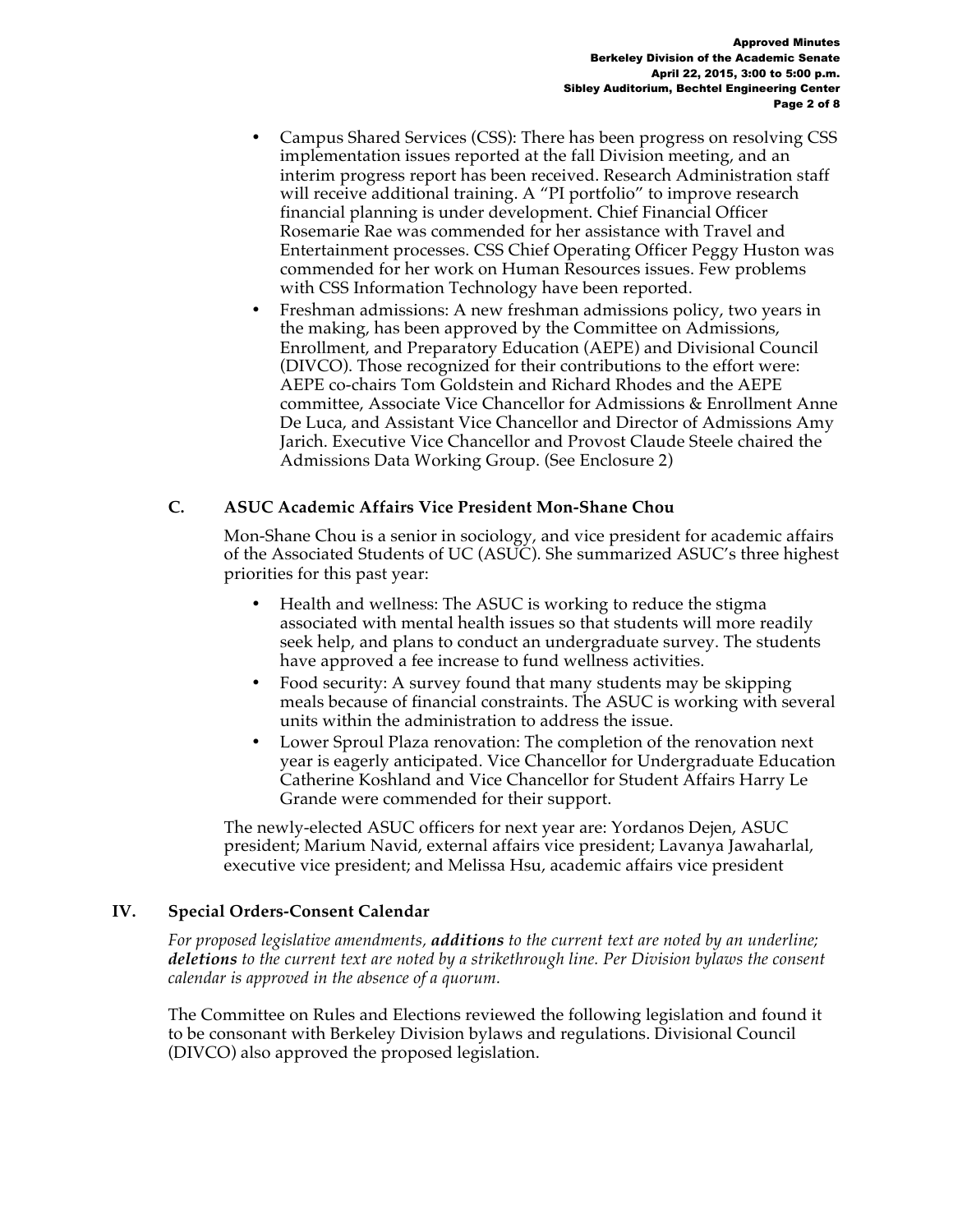### **A. Proposed amendments to Berkeley Division Bylaw 4 governing Divisional Council**

At its fall meeting the Berkeley Division enacted a bylaw to constitute an Undergraduate Council (UGC), charged with oversight of matters related to the welfare of undergraduate students. These include, but are not limited to, the review of academic units that offer undergraduate programs (a task presently delegated to CEP) and the approval of new undergraduate degrees and other undergraduate programs, student life issues revolving around residential living, mentorship and counseling, and health and wellness. Given the UGC's scope and the importance of undergraduate affairs, DIVCO proposes that UGC chair serve ex-officio on DIVCO, and that the membership be expanded accordingly.

**4. DIVISIONAL COUNCIL** (En. 10.89, CC. 3.92, 5.1.14; Am. 11.13.03, 11.8.07, 4.22.10, 10.29/14)

# **A. Composition**

The Divisional Council shall be composed of eighteen nineteen members as follows:

- **1.** The Chair and the Vice Chair of the Division, who are also Chair and Vice Chair of the Divisional Council.
- **2.** Chairs of the following Committees: Academic Planning and Resource Allocation Admissions, Enrollment, and Preparatory Education Budget and Interdepartmental Relations Committees Courses of Instruction Diversity, Equity, and Campus Climate Educational Policy Faculty Welfare Graduate Council Research Undergraduate Council
- **3.** Six At-Large members elected by the Division. The Secretary of the Division serves as non-voting secretary to the Council.
- **B. Terms**
	- **1.** The Chair serves for one year.
	- **2.** The Vice Chair will serve one year as Vice Chair and the next year as Chair of the Division and of the Divisional Council.
	- **3.** Committee Chairs, *ex officio*, normally will serve the same term as the tenure of their Chairs. A Committee Chair may designate a Senate member of that Committee to serve in his or her stead on the Divisional Council (with approval of the Committee on Committees) for a period of one year.
	- **4.** At-Large members, half to be elected every year, will serve twoyear terms. They cannot serve consecutive terms.
	- **5.** Terms begin on the first day of instruction of the Fall term, unless otherwise designated in Divisional legislation.
	- **6.** A partial term counts as a full term.
	- **7.** A vacancy occurring between regular elections is filled by the Committee on Committees.
- **C. Duties**
	- The Divisional Council has the following responsibilities and authority.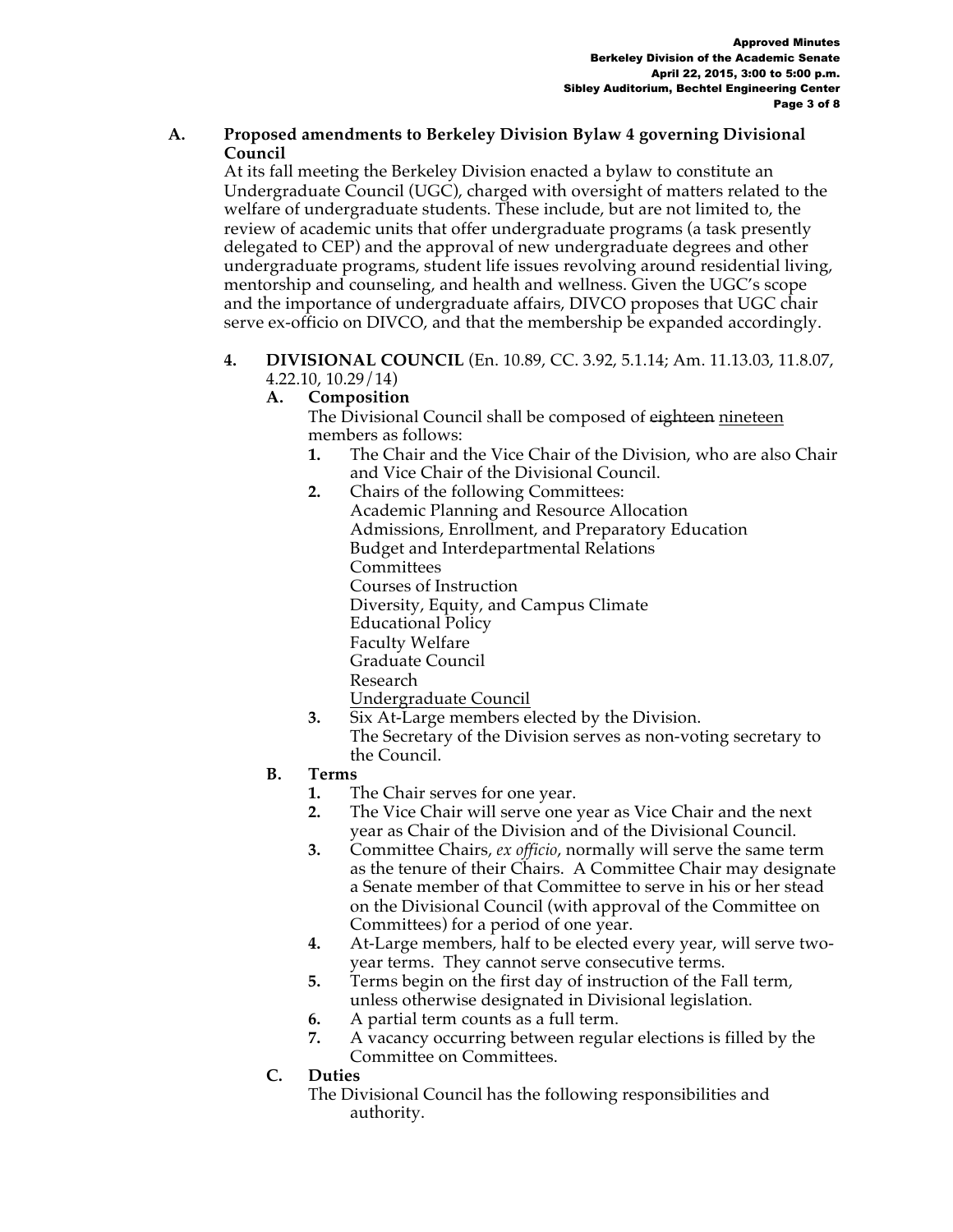- **1.** Proposes legislation as needed.
- **2.** Acts on behalf of the Division on matters other than legislative matters retained by the Division.
- **3.** Receives and distributes to the appropriate agency or agencies reports from Standing and Special Committees of the Division and from academic program and Organized Research Unit review committees.
- **4.** Coordinates activities of Divisional Standing and Special Committees.
- **5.** Proposes and approves establishment of Special Committees and task forces.
- **6.** Places items it considers routine on a Consent Calendar to be submitted to a meeting of the Division. Should the meeting not attain a quorum, the Consent Calendar would be taken as approved.
- **7.** Informs members of the Division of its agenda and actions by regularly circulated reports, public forums, Divisional newsletter, or other appropriate channels.
- **8.** May order a ballot by mail, in the event that a quorum was not achieved at a Divisional meeting, on any matter, including legislation that was presented in the Notice for that meeting. (En. 9.91; EC 4.26.05)

# **B. Proposed amendments to Berkeley Division Regulation A230**

The Council of Undergraduate Deans proposes the following revision of Berkeley Division Regulation A230 governing Special Studies, to allow lower and upper-division students alike to take all special studies courses. Currently, Regulation A230 limits enrollment in courses numbered 98 and 99 to students who have completed fewer than 60 units. In addition, course number 97 is not explicitly mentioned in the policy, even though it is currently being used for special studies courses. The amendment would add it for reasons of consistency and comprehensiveness.

# **A230. SPECIAL STUDIES** (Am. 3.83, 4.84, 4.85, 2.87, 12.87, 11.7.12)

### **A. Undergraduates**

**1. Credit**

Subject to conditions in sections 3 and 4, a student may earn credit for supervised independent study of topics of the student's own selection, or a group of students may earn credit for an organized cooperative study of topics of their own choosing. Such study will receive faculty advice on topics or methods of study.

- **2. Course Numbers**
	- The number 97 is reserved for Field Studies Courses at the lower-division level.
	- The number 98 is reserved for Directed Group Study by lowerdivision students at the lower-division level.
	- The number 99 is reserved for Supervised Independent Study at the lower-division level by academically superior lower-division undergraduate students, who are to be defined by each department, or equivalent. This definition includes, as a necessary part, a grade-point average of at least 3.3. (Eff. Spring 1985)
	- The number 197 is reserved for Field Studies Courses. (En. 3.83)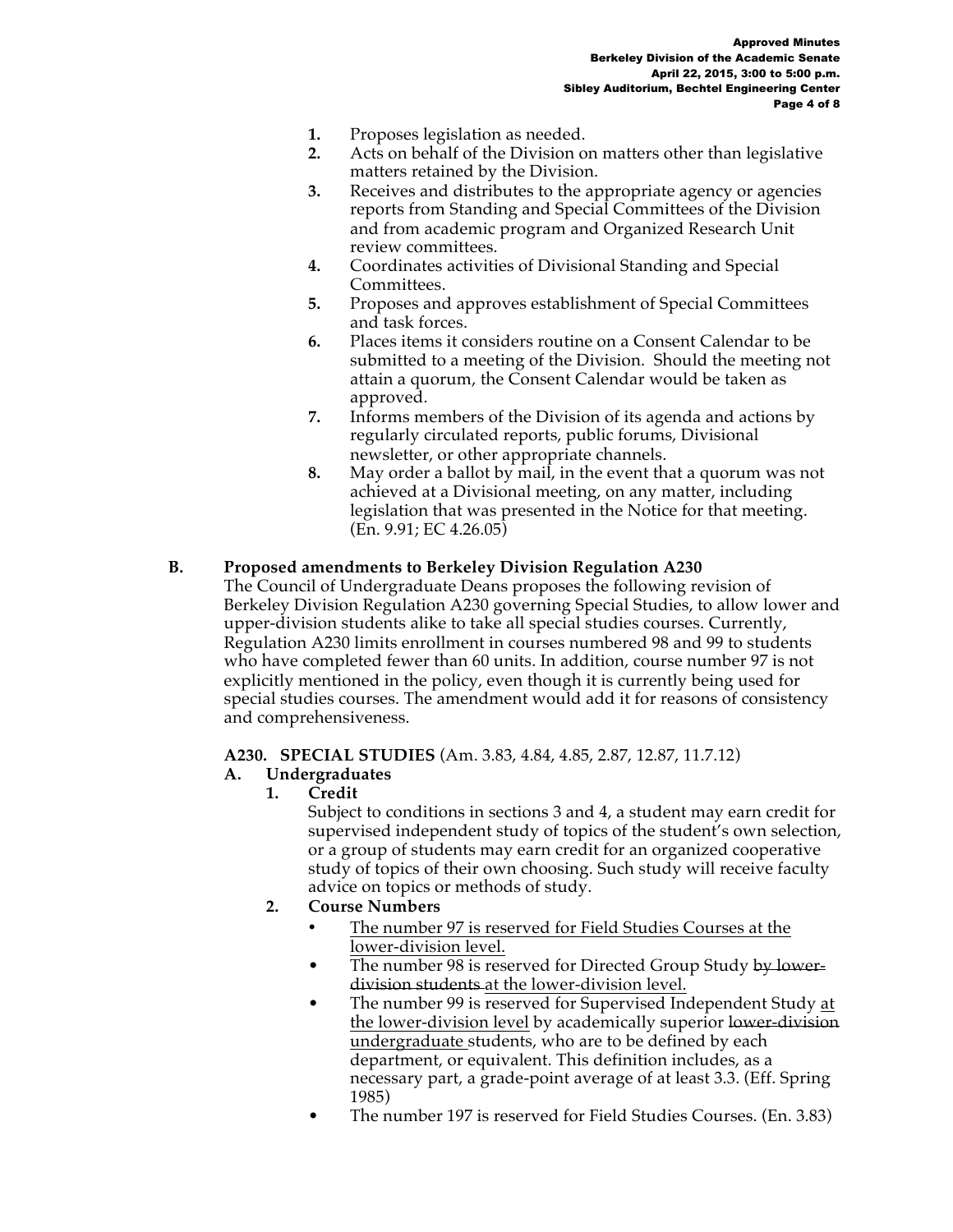- The number 198 is reserved for Organized Group Study by undergraduates.
- The number 199 is reserved for Supervised Independent Study by undergraduates.
- **3. Approvals**
	- 1. Each student enrolled in a lower-division Independent Study course (99) must have prior consent of the instructor who is to supervise the study.
		- Approval by the Chair of the Department (or equivalent) must be obtained on the basis of a written proposal that specifies nature of the study, number of units to be credited, and the basis for grading. (En. 4.84)
	- 2. A written proposal for each Field Studies Course (97 or 197), signed by the faculty sponsor, must receive approval by the Chair of the Department.
	- 3. Each section of a Group Study Course (98 or 198) must receive approval by the Chair of the Department (or equivalent) based on a written proposal submitted by the instructor who is to supervise the course that describes the matter to be studied, the methods of instruction, the number of units to be credited, and methods of evaluation of student performance. (EC. 4.88, 00)
		- A copy of the approved proposal must be submitted for information to the Committee on Courses of Instruction.
	- 4. Each student enrolled in an Independent Study course (199) must have prior consent of the instructor who is to supervise the study and of the student's major advisor.
		- Approval by the Chair of the Department (or equivalent) must be obtained on the basis of a written proposal that specifies the nature of the study, the number of units to be credited, and the basis for grading.

# **4. Limitations**

- 1. The formal description of a 99 Course must explicitly state the qualifications for student admission. (En. 4.84)
- 2. Students enrolled in 197, 198, and 199 courses must have completed at least 60 units of undergraduate study and must be in good academic standing (2.00 grade-point average or better).
- 3. Credit for 97, 98, 99, 198, and 199 courses in a single term may aggregate no more than four units.
- 4. Only a grade of Passed or Not Passed is to be assigned in 97, 98,99, 197, 198, and 199 courses.
- 5. Subject to approval by the Committee on Courses of Instruction, a Department may impose additional limitations on 97, 98, 99, 197, 198, and 199 courses.
- 6. No more than a total of 16 units of courses numbered 97, 98, 99, 197, 198, and 199 may be used to meet the requirements for a Bachelor's degree.
- **5. Exceptions**
	- The Dean of the student's College or School may authorize exceptions to Limitations 2, 3, 4, and 6.

# **B. Graduates**

# **1. Course Numbers**

• Course number 601 is reserved for Individual Study for Master's Degree students.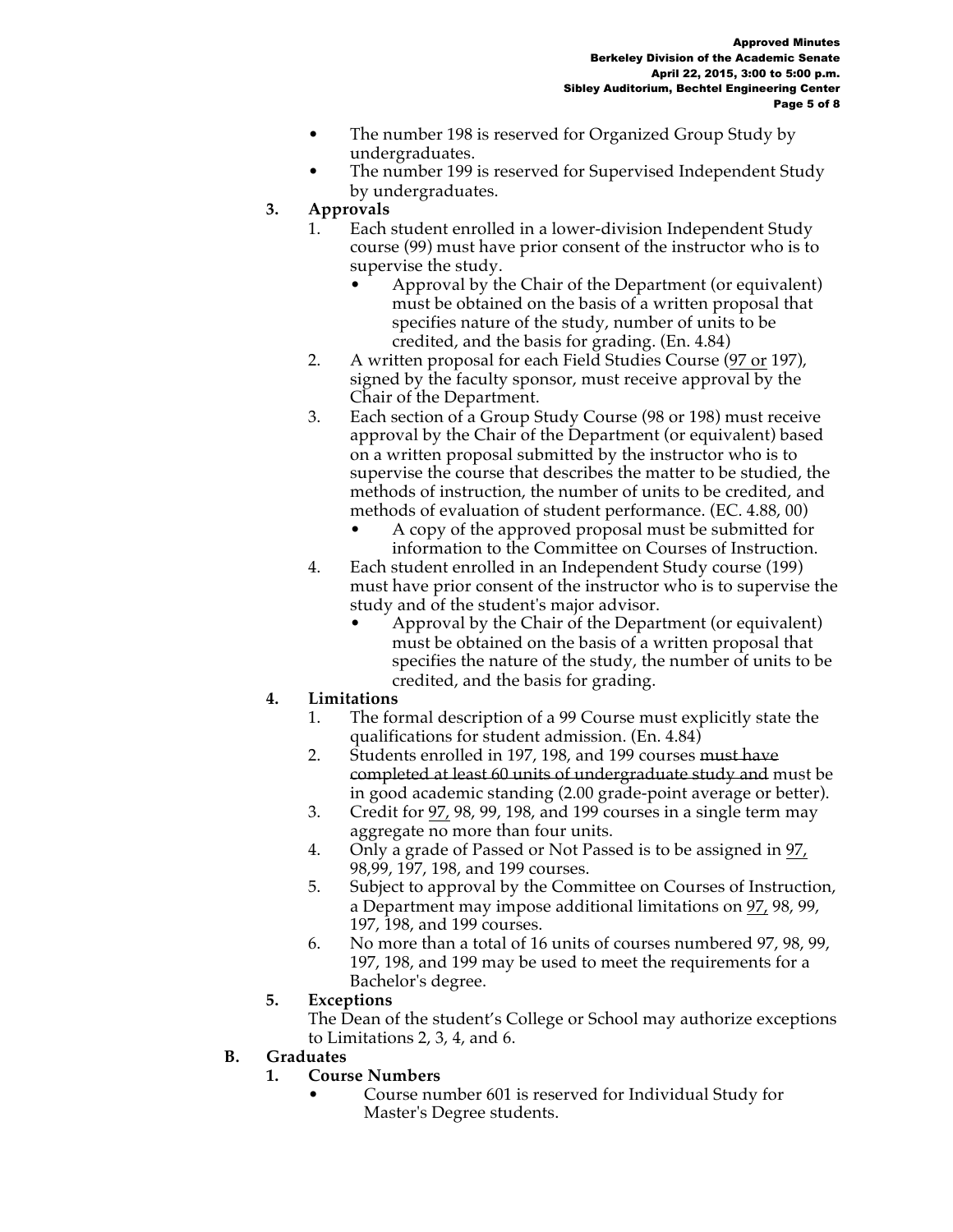- Course number 602 is reserved for Individual Study for Doctoral students.
- **2. Approval**

Enrollment in these courses must be approved by the student's graduate adviser.

**3. Credits and Grading**

A student may earn 1-8 units per Semester and 1-4 units per Summer Session. These courses must be taken on a Satisfactory/Unsatisfactory basis.

- **4. Limitations**
	- Units earned in these courses may not be used to meet academic residence or unit requirements for the Master or Doctor's Degree. (Eff. Fall 1987)

**ACTION:** Both items on the Consent Calendar were approved as submitted.

**V. Reports of Special Committees**  None

### **VI. Reports of Standing Committees**

#### **A. Committee on Rules and Elections**

Gary Holland, chair of the Committee on Rules and Elections reported on the results of the Division elections for 2015-16. There were 504 valid ballots cast.

Senate members elected to the Divisional Council:

Alex Bell, Chemical & Biomolecular Engineering Peter Glazer, Theater, Dance, & Performance Studies Kris Gutierrez, Graduate School of Education

Senate members elected to the Committee on Committees:

Danica Chen, Nutritional Sciences & Toxicology Brian DeLay, History Mark Goble, English Sandra Smith, Sociology

#### **B. Committee on Admissions, Enrollment, and Preparatory Education (Written report only – Enclosure 2)**

The new freshman admission policy and freshman selection procedures as of Fall 2016 were provided.

### **C. Committee on Faculty Awards (Written report only – Enclosure 3)**

The Committee on Faculty Awards reported on its actions since last year, including selection of recipients for the Edward A. Dickson Emeriti Professorship, the Clark Kerr Award, and the Berkeley Faculty Service Award. FAC also forwarded a Divisional nomination for the Constantine Panunzio Distinguished Emeriti Award. See Item III.B.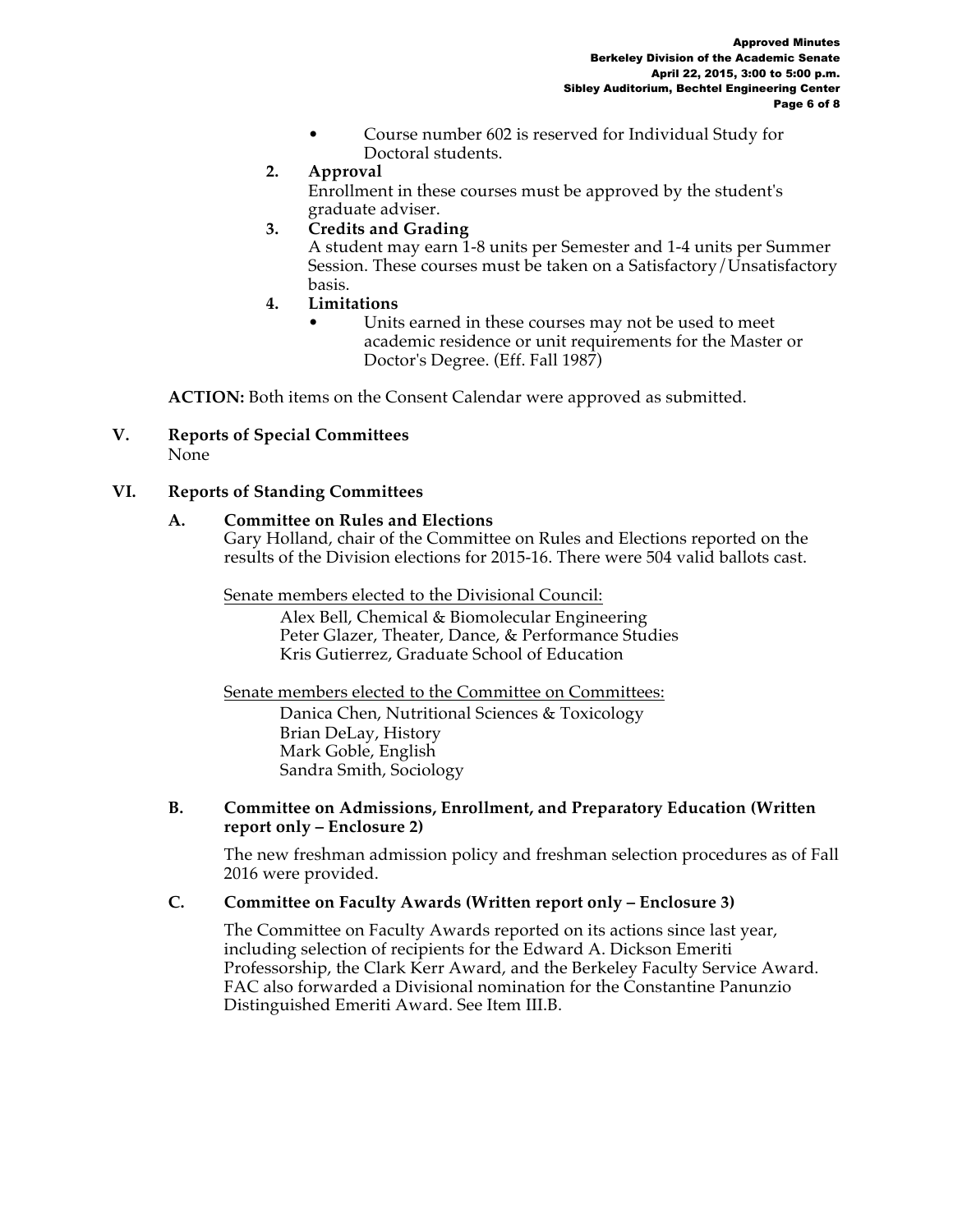#### **D. Committee on Faculty Research Lectures (Written report only – Enclosure 4)**

Two faculty have been selected to present the 2016 Martin Meyerson Berkeley Faculty Research Lectures; see Item III.B.

- **VII. Petitions of Students**  None
- **VIII. Unfinished Business**  None

### **IX. University and Faculty Welfare (Discussion only)**

**A. Update on the Student Information Systems Replacement Project** Interim Dean of Undergraduate Studies Bob Jacobsen provided an update on the Student Information Systems Replacement Project. Portions of the system have already been activated, and the registration system will be ready to roll out this fall. This project is critical for improving security for sensitive student information and improving connectivity among student-related academic and business functions. Dean Jacobsen elaborated on how the new systems will address four of the Senate's priorities: curriculum management; individual program planning; assessment of prerequisites and wait listing; and program and enrollment management. Data gathered by these new systems can be used to improve how Berkeley serves students. Policy regarding access to student advising records is still undecided and must be determined within the next six months. Division Chair Papadopoulos commended Dean Jacobsen on his stewardship of this project.

#### **B. Size and cost of campus administration**

Vice Chancellor for Administration and Finance John Wilton presented the results of a study on the size and distribution of administrative staff on campus and changes to administrative staffing levels over the past five years. Berkeley financial data for the last 10 years show that Berkeley has a revenue problem, but has maintained a low rate of growth in expenses and is performing well compared to other UC campuses. Only service and research staff have increased over the past decade. In most categories, Berkeley's staffing is below UC averages.

A detailed comparison of staffing by units was conducted at the Senate's behest and involvement, using matched human resource and budget data sources. (Berkeley is the only campus that can currently disaggregate its human resource data to enable these comparisons, although UC will soon adopt those definitions.) The data was fascinating but extremely complex, and the context of the changes observed was important. Increases in technical and support staff reflected the larger employment picture and the need to serve Berkeley's expanded student body. During the same time, the number of executives declined.

In an open discussion, opposing conclusions were presented, but the vice chancellor defended the study by saying the conclusions were backed up by data and could be understood in the campus context. In response to a concern about protecting the academic mission, Vice Chancellor Wilton observed that state funding was now even more restricted to core functions than before, and that